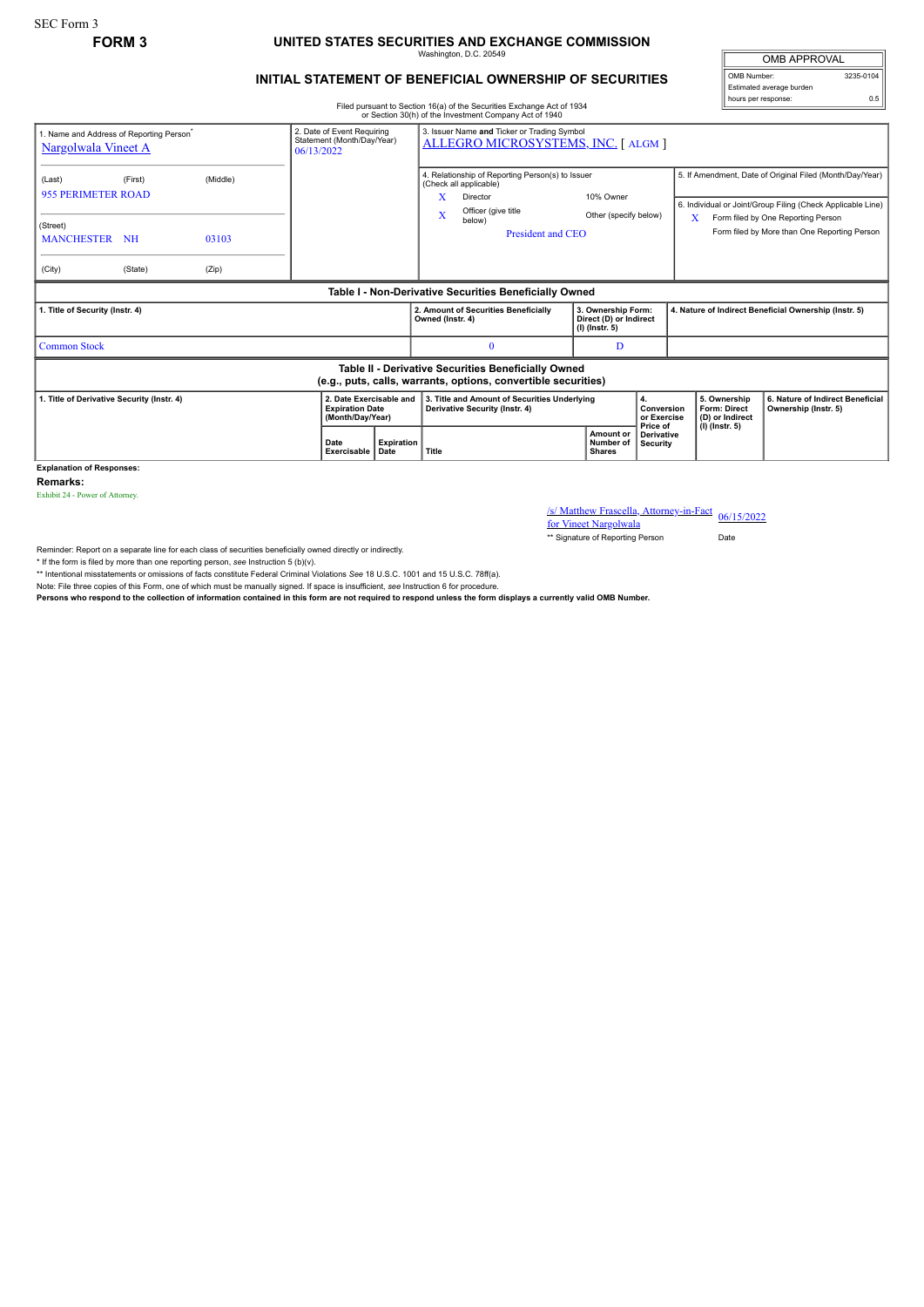## POWER OF ATTORNEY

With respect to holdings of and transactions in securities issued by Allegro MicroSystems, Inc. (the "Company"), the undersigned hereby constitutes and appoints the individuals named on Schedule A attached hereto and as may be amended from time to time, or any of them signing singly, with full power of substitution and resubstitution, to act as the undersigned's true and lawful attorney-in-fact to:

- prepare, execute in the undersigned's name and on the undersigned's behalf, and submit to the United  $1.$ States Securities and Exchange Commission (the "SEC") a Form ID, including amendments thereto. and any other documents necessary or appropriate to obtain and/or regenerate codes and passwords enabling the undersigned to make electronic filings with the SEC of reports required by Section 16(a) of the Securities Exchange Act of 1934, as amended, or any rule or regulation of the SEC;
- 2. execute for and on behalf of the undersigned, Forms 3, 4, and 5 in accordance with Section 16 of the Securities Exchange Act of 1934, as amended, and the rules thereunder:
- do and perform any and all acts for and on behalf of the undersigned which may be necessary or 3. desirable to complete and execute any such Form 3, 4, or 5, complete and execute any amendment or amendments thereto, and timely file such form with the SEC and any stock exchange or similar authority; and
- $\overline{4}$ take any other action of any type whatsoever in connection with the foregoing which, in the opinion of such attorney-in-fact, may be of benefit to, in the best interest of, or legally required by, the undersigned, it being understood that the documents executed by such attorney-in-fact on behalf of the undersigned pursuant to this Power of Attorney shall be in such form and shall contain such terms and conditions as such attorney-in-fact may approve in such attorney-in-fact's discretion.

The undersigned hereby grants to each such attorney-in-fact full power and authority to do and perform any and every act and thing whatsoever requisite, necessary, or proper to be done in the exercise of any of the rights and powers herein granted, as fully to all intents and purposes as the undersigned might or could do if personally present. with full power of substitution and resubstitution or revocation, hereby ratifying and confirming all that such attorney-in-fact, or such attorneys-in-fact substitute or substitutes, shall lawfully do or cause to be done by virtue of this Power of Attorney and the rights and powers herein granted.

The undersigned acknowledges that the foregoing attorneys-in-fact, in serving in such capacity at the request of the undersigned, are not assuming, nor is the Company assuming, any of the undersigned's responsibilities to comply with Section 16 of the Securities Exchange Act of 1934, as amended.

This Power of Attorney shall remain in full force and effect until the undersigned is no longer required to file Forms 3, 4, and 5 with respect to the undersigned's holdings of and transactions in securities issued by Allegro MicroSystems, Inc., unless earlier revoked by the undersigned in a signed writing delivered to the foregoing attorneys-in-fact.

IN WITNESS WHEREOF, the undersigned has caused this Power of Attorney to be executed as of this 14th day of June, 2022.

> /s/ Vineet Nargolwala Vineet Nargolwala